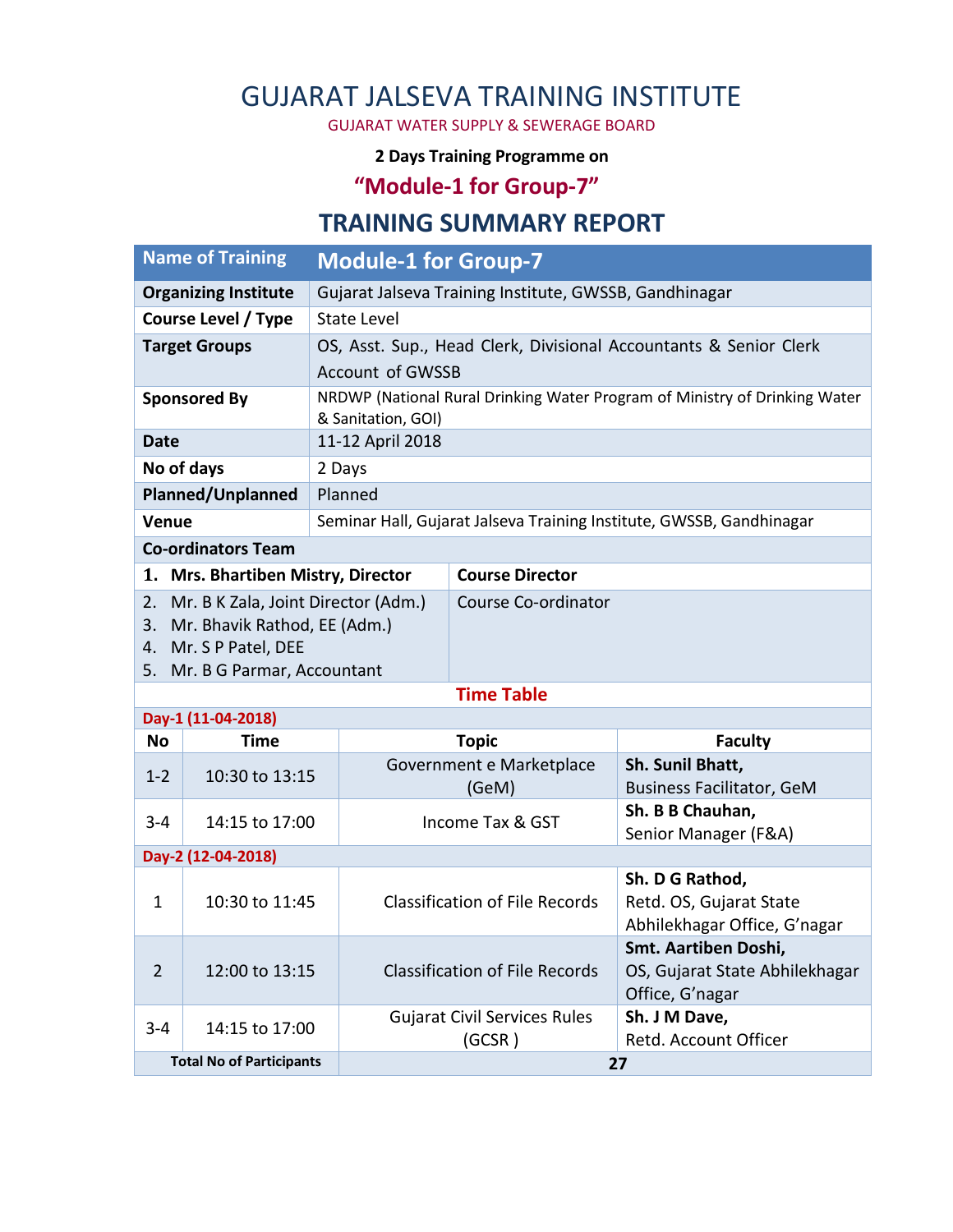## **Photo Gallery**

1. **Sh. Sunil Bhatt**, Business Facilitator, GeM addressing the Trainees



2. **Mr. B B Chauhan,** Senior Manager (F&A), GWSSB addressing the trainees